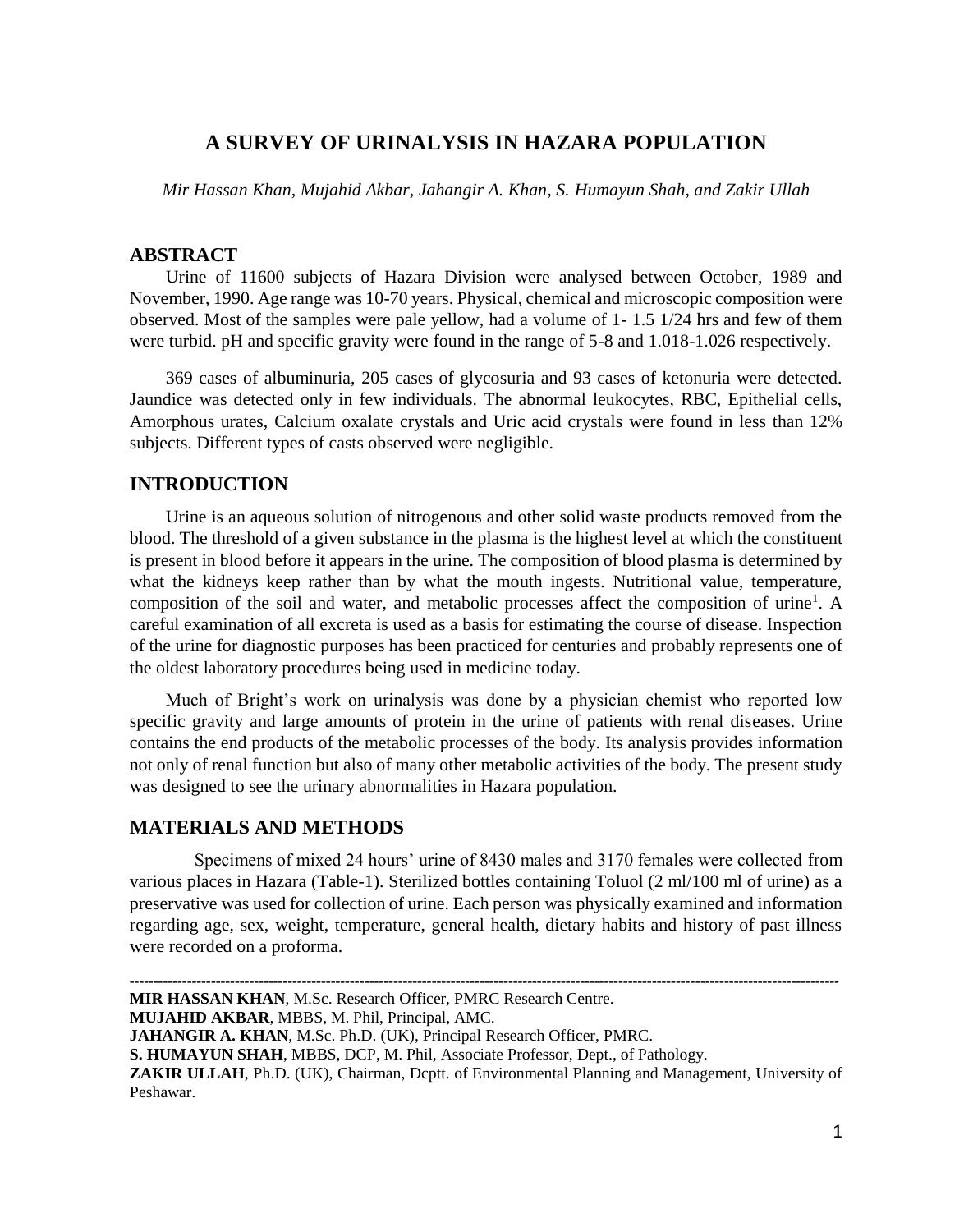Urine colour was determined by Vogel's colour scale, volume was measured with graduated cylinder, pH by nitrazinc indicator paper and for estimation of specific gravity Vogel's urinometer was used. Albumin was determined by sulfosalicylic acid test, glucose by Benedict test, bile salts by Hay's test, bile pigments by Harrison's test, Acetone by Legal test and Benzidine test was applied to analyse blood in urine. Microscopic examination was carried out on residual precipitation obtained after centrifuging urine at 3000-4000 rpm for 3-5 minutes.

### **RESULTS**

The result of 11600 urine samples (8430 males and 3170 females) arc given in tables No. 2,3 and 4. Colours observed were pale yellow, yellow, reddish yellow and brownish black. However, pale yellow was dominant about 90%. Most of urine samples had volume 1000 to 1500 ml/24 hrs. pH and specific gravity were found in the range of 5 to 8 and 1.018 to 1.026 respectively. Many of the samples were clear but a few contained turbidity. Of the total samples, abnormal albumin 369, glucose 205, acetone 93, bile salts 187, bile pigments 164 and occult blood 68 were found. The mean abnormal leukocytes 6.3, RBC 6.5, epithelial cells 8.5, amorphous urates 12.2, Cal oxalate crystals 10.3, uric acid crystals 6.3, granular casts 0.13, hyaline casts 0.3 and cellular casts 0.18 per 100 subjects were observed

|                | TABLE-1: | <b>DISTRIBUTION OF SUBJECTS</b> |               |              |
|----------------|----------|---------------------------------|---------------|--------------|
| District.      |          | Male                            | <b>Female</b> | <b>Total</b> |
| Abbottabad (A) |          | 4150                            | 1680          | 5830         |
| Mansehra (M)   |          | 2800                            | 1028          | 3828         |
| Kohistan $(K)$ |          | 1480                            | 462           | 1942         |
| <b>Total</b>   |          | 8430                            | 3170          | 11600        |

**TABLE-1: DISTRIBUTION OF SUBJECTS**

**TABLE -2: PHYSICAL EXAMINATION OF URINE**

|                             | <b>Male</b> |       |       | <b>Female</b> |       |       |
|-----------------------------|-------------|-------|-------|---------------|-------|-------|
|                             | A           | M     | K     | A             | M     | K     |
| Colour (Pale-Yellow) Volume | 88%         | 88.6% | 90.2% | 90%           | 90%   | 92%   |
| $m!/24$ hrs                 | 1450        | 1444  | 1436  | 1390          | 1388  | 1376  |
| Mean pH $(6.5)$             | 80%         | 75%   | 60%   | 78%           | 76%   | 58%   |
| Mean Sp. gravity            | 1.025       | 1.024 | 1.022 | 1.024         | 1.024 | 1.020 |
| Turbidity                   | 10%         | 11%   | 13%   | 11%           | 13%   | 15%   |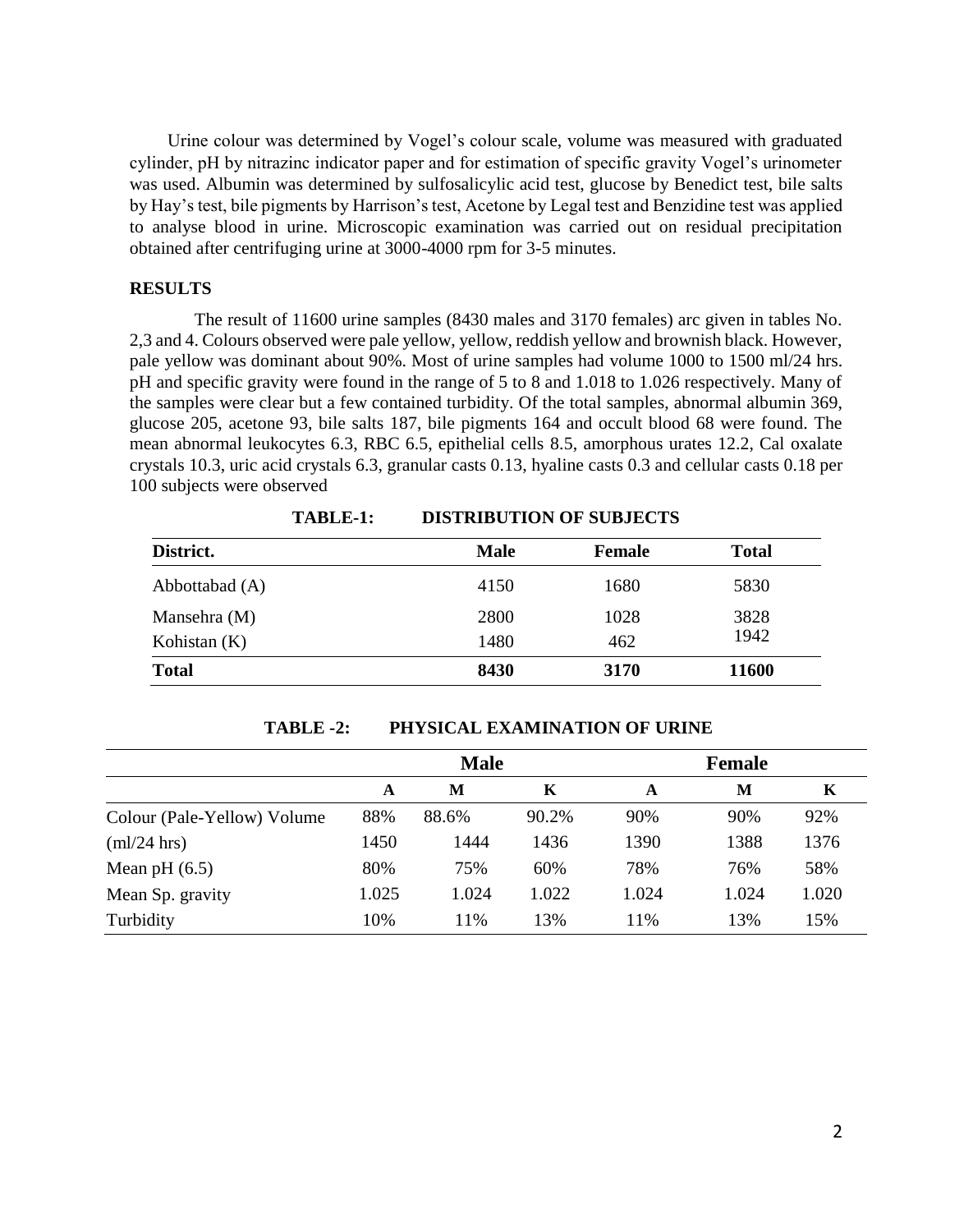**TABLE 3: ABNORMAL CHEMICAL URINARY CONSTITUENTS (%)**

|                        | <b>Male</b>    |     |     |     | <b>Female</b> |     |  |
|------------------------|----------------|-----|-----|-----|---------------|-----|--|
|                        | A              | M   | K   | A   | М             | K   |  |
| Albumin                | 3              | 3.4 | 3.8 | 2.5 | 2.8           | 3.6 |  |
| Glucose                | $\mathfrak{D}$ | 2.5 | 2.6 |     | 1.2           | 1.3 |  |
| Acetone                | 0.8            | 1.3 | 0.8 | 0.6 | 0.8           | 0.5 |  |
| <b>Bile Salts Bile</b> | 1.4            | 1.6 | 2   | 1.2 | 1.5           | 2   |  |
| Pigments<br>Occult     | 1.3            | 1.4 | 2   | 1   | 1.2           | 1.6 |  |
| <b>Blood</b>           | 0.6            | 0.6 | 0.8 | 0.5 | 0.6           | 0.4 |  |

#### **Table 4: ABNORMAL MICROSCOPIC EXAMINATION OF URINARY CONSTITUENTS**

|                        |      | <b>Male</b> |      |      | Female |      |  |
|------------------------|------|-------------|------|------|--------|------|--|
|                        | A    | M           | K    | A    | М      | K    |  |
| Leukocytes%            | 8    | 6           | 6    | 6    | 5      | 7    |  |
| RBC%                   | 8    | 7           | 9    | 6    | 4      | 5    |  |
| Epithelial cells%      | 5    | 4           | 6    | 10   | 12     | 14   |  |
| Amorphous urates %     | 10   | 11          | 10   | 14   | 12     | 16   |  |
| Cal-Oxalates crystals% | 8    | 11          | 13   | 8    | 10     | 12   |  |
| Uric acid crystals%    | 6    | 5           | 7    | 5    | 7      | 8    |  |
| Granular casts%        | 0.12 | 0.16        | 0.17 | 0.1  | 0.12   | 0.13 |  |
| Hyaline casts%         | 0.3  | 0.4         | 0.4  | 0.2  | 0.3    | 0.4  |  |
| Cellular casts%        | 0.2  | 0.17        | 0.2  | 0.18 | 0.17   | 0.2  |  |

#### **DISCUSSION**

The composition of urine varies widely, depending upon the food and fluid intake. Though a large number of serological tests are available for the diagnosis of metabolic changes which occur in different diseases, but urine examination still gives sufficient indication for a disturbance in metabolism or renal dysfunction. Moreover, it is an easy, reliable and a cheap method for providing baseline data and screening of general population.

In our study we found 1.8% cases of glycosuria in this area. A similar observation was made by Shaheen et al. Finding of glucose in urine is not a diagnosis of diabetes mellitus. Further investigations like blood glucose level, Glucose Tolerance test (GTT) arc required to confirm diabetes or renal glycosuria. Finding of albuminuria in 369 cases indicates that renal dysfunction is common in our population. In normal adults an upper limit of 150 mg of protein excreted per day has been reported. Urine albumin has the same immunologic and ultra-centrifugal properties as plasma albumin.<sup>7</sup> However, alpha- 1 and alpha-2 globulins are predominant and beta and gamma globulins are low in urinary proteins. The casts in few samples indicate a renal dysfunction and are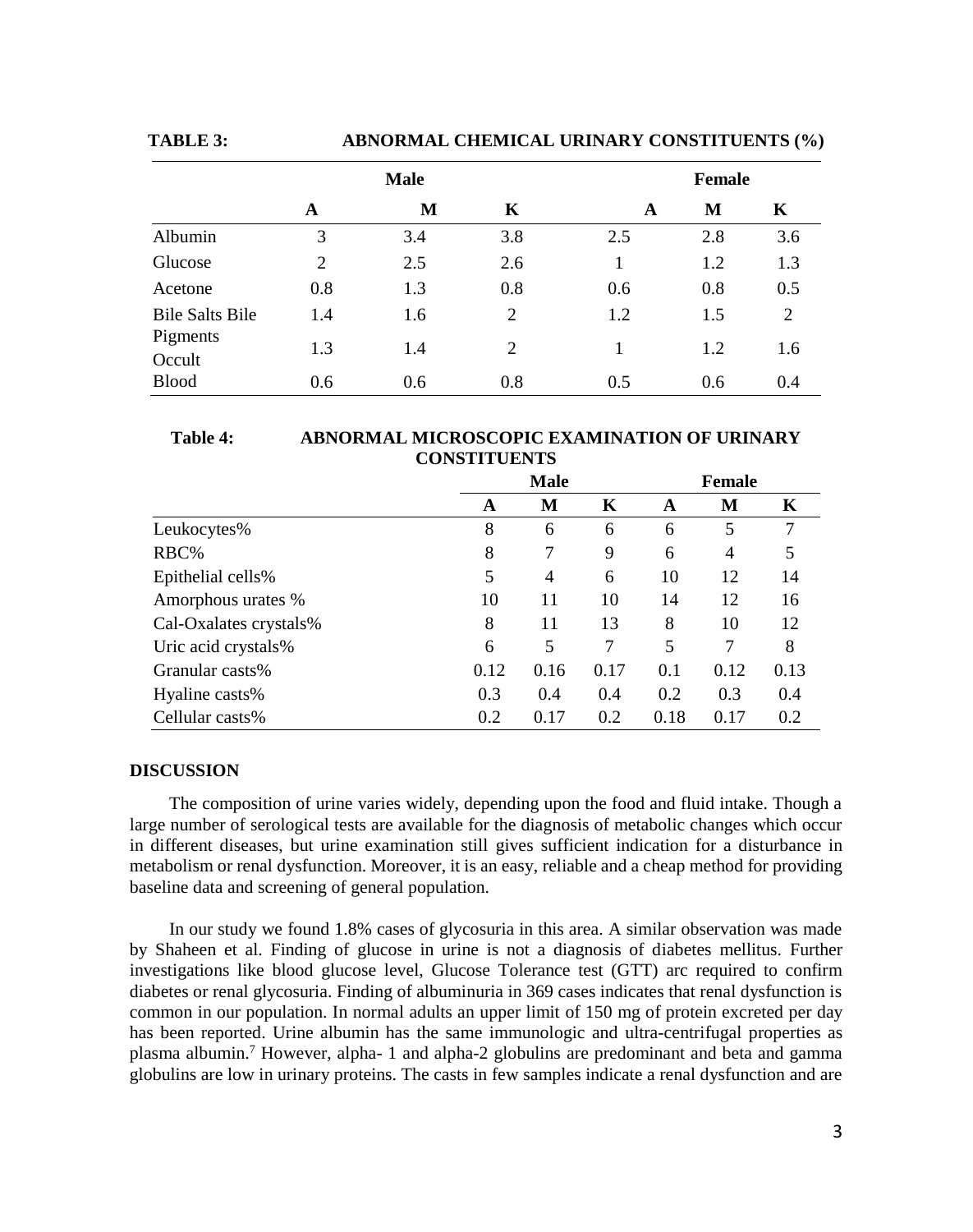usually associated with albuminuria.

Albuminuria, granular casts and cellularity of the glomeruli is the basis for diagnosis for nephritis. Cellularity of glomeruli can only be seen on smears after biopsy or needle aspiration but albuminuria and casts can easily be detected on microscopy of urinary deposit and is sufficient for diagnosis of nephritis. Few cases observed of albuminuria and granular casts on microscopy indicates the unawareness of people about their health. Our study showed 93 cases of ketonuria. Out of these 87 cases had also glycosuria and history of juvenile diabetes. This indicates the importance of ketonuria for differentiation of insulin dependent diabetes mellitus (IDDM) from non-insulin dependent diabetes mellitus (NIDDM). In ketonuria 20% acetoacetic acid, 2% acetone and 78% beta-hydroxylbutyric acid are present.<sup>9</sup>

Bile salts are usually present alongwith bile pigments in the urine in obstructive jaundice. Examination of bile salts and bile pigments give sufficient information about the liver function. Only 68 urine samples were blood contaminated. Blood is present in the urine due to the disease of kidney or as a result of injury to the urinary tract.

Urinary tract infection (UTI) is a common problem in our population<sup>10</sup> and sufficient number of pyrexia of uncertain origin (PUO) is due to UTI. Finding of leukocytes in urine is more reliable, easy and first step in diagnosis of this infection. Red cells were present in the urine of few males. But in samples from female patients they may be perhaps of menstrual origin. Our finding of crystals alongwith RBC indicates the importance of urinalysis in the investigation of renal and vesical calculi. In such cases radiological examination will confirm the diagnosis. Epithelial cells of squamous type were present in many urine specimens, especially in non-catheter samples from female patients. Crystals were observed in samples of both males and females. Crystalluria, a diagnostic criterion of lithiasis, is also an image of diet and thus can be utilized for the prevention of stone formation. In acidic samples the commonest crystalline deposits to occur were calcium oxalate and uric acid, while phosphates and calcium carbonate were present in alkaline specimens.

## **COMMENTS**

- 1. Urinalysis is an easy and cheap laboratory lest.
- 2. It gives sufficient idea about changes in metabolism or renal dysfunction.
- 3. Finding of urinalysis must be supported by blood chemistry, culture tests and radiological examination.

## **ACKNOWLEDGEMENT**

The authors are thankful to Mr. Rizwanullah, Statistician, PMRC Research Centre, Mr. Jaffar Khan, Bacteriologist, Ayub Medical College, Mr. Gul Hassan, Student Polytechnic College, Abbottabad, Mr. Nasir Khan Assistant Physiotherapist, Social Welfare Department Mansehra, Shamsul Arifin, Physiology Department, Mr. Mohd Afzal Khan, Pathology Department and Mr. Mohammad Iqbal, Stenographer, PMRC for their remarkable help in completion of this project.